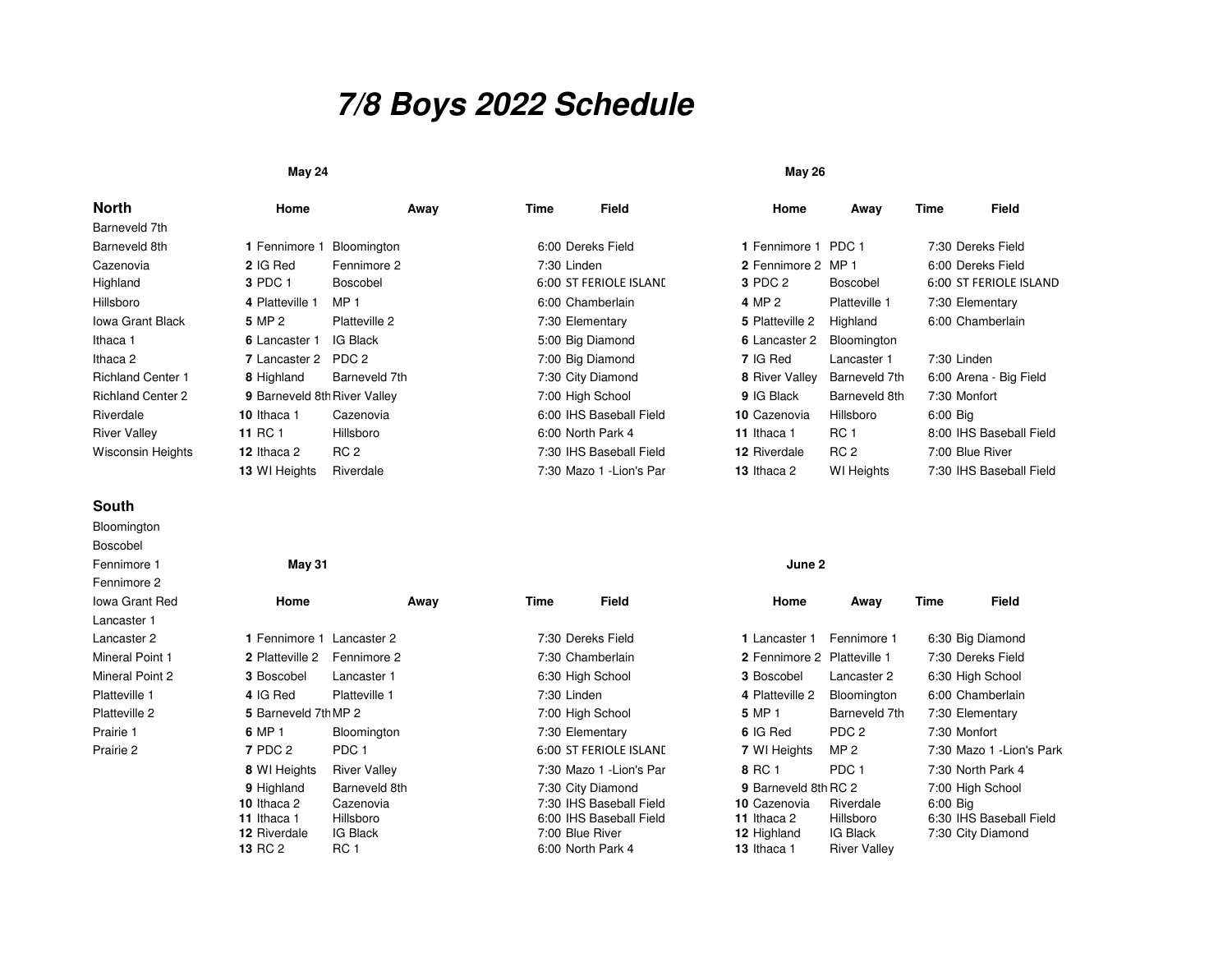### **North**

 Barneveld 7th Barneveld 8thCazenovia **June 7 June 9** Highland HillsboroIowa Grant BlackIthaca 1Ithaca 2Richland Center 1Richland Center 2RiverdaleRiver Valley **<sup>6</sup>**Wisconsin Heights

## **South**

BloomingtonBoscobel **12**Fennimore 1Fennimore 2 Iowa Grant RedLancaster 1 Lancaster 2 Mineral Point 1Mineral Point 2Platteville 1Platteville 2Prairie 1Prairie 2

| ro           | Home                            | Away            | Time     | Field                |
|--------------|---------------------------------|-----------------|----------|----------------------|
| irant Black  |                                 |                 |          |                      |
| 1            | 1 Fennimore 1 MP2               |                 |          | 7:30 Dereks Field    |
| 2            | 2 Bloomington Fennimore 2       |                 |          | 7:30 Bloomington A   |
| าd Center 1  | <b>3 Boscobel</b>               | Platteville 2   |          | 6:30 High School     |
| าd Center 2  | 4 Platteville 1 PDC 1           |                 |          | 7:30 Chamberlain     |
| ale          | 5 Barneveld 8th MP 1            |                 |          | 7:00 High School     |
| /allev       | 6 PDC 2                         | <b>IG Black</b> |          | 6:00 ST FERIOLE ISL  |
| าsin Heights | 7 Lancaster 2 Lancaster 1       |                 |          | 5:30 Big Diamond     |
|              | 8 WI Heights RC 2               |                 |          | 7:30 Mazo 1 - Lion's |
|              | 9 Barneveld 7th IG Red          |                 |          | 7:00 Hollandale      |
| າ            | 10 Cazenovia                    | <b>RC 1</b>     | 6:00 Big |                      |
| ngton        | 11 Hillsboro                    | Riverdale       |          | 6:00 High School     |
| bel          | <b>12 River Valley Highland</b> |                 |          | 6:00 Arena - Big Fie |
| าore 1       | 13 Ithaca 1                     | Ithaca 2        |          | 7:30 IHS Baseball F  |

### **June 14 June 16**

|   | Home                              | Away            | Time | Field                   |
|---|-----------------------------------|-----------------|------|-------------------------|
| 2 |                                   |                 |      |                         |
|   | 1 Fennimore 1 Riverdale           |                 |      | 7:30 Dereks Field       |
|   | <b>2</b> River Valley Fennimore 2 |                 |      | 6:00 Arena - Big Field  |
|   | <b>3 PDC 2</b>                    | Platteville 1   |      | 6:00 ST FERIOLE ISLAN   |
|   | 4 Platteville 2 PDC 1             |                 |      | 6:00 Chamberlain        |
|   | 5 Bloomington IG Red              |                 |      | 7:30 Bloomington A      |
|   | 6 MP 1                            | Lancaster 1     |      | 7:30 Elementary         |
|   | 7 Lancaster 2                     | MP <sub>2</sub> |      | 7:00 Big Diamond        |
|   | 8 WI Heights Barneveld 8th        |                 |      | 7:30 Mazo 1 - Lion's Pa |
|   | <b>9</b> Barneveld 7th Ithaca 2   |                 |      | 7:00 High School        |
|   | 10 Highland                       | Ithaca 1        |      | 7:30 City Diamond       |
|   | 11 Hillsboro                      | RC 2            |      | 6:00 High School        |
|   | 12 IG Black                       | <b>RC 1</b>     |      | 7:30 Linden             |
|   | 13 Boscobel                       | Cazenovia       |      | 6:30 High School        |

|          | 7:30 Dereks Field             |
|----------|-------------------------------|
|          | 7:30 Bloomington A            |
|          | 6:30 High School              |
|          | 7:30 Chamberlain              |
|          | 7:00 High School              |
|          | <b>6:00 ST FERIOLE ISLANE</b> |
|          | 5:30 Big Diamond              |
|          | 7:30 Mazo 1 - Lion's Par      |
|          | 7:00 Hollandale               |
| 6:00 Big |                               |
|          | 6:00 High School              |
|          | 6:00 Arena - Big Field        |
|          | 7:30 IHS Baseball Field       |

| oro          | Home                      | Away            | Time     | Field                    | Home                     | Away              | Time        | Field                  |
|--------------|---------------------------|-----------------|----------|--------------------------|--------------------------|-------------------|-------------|------------------------|
| Grant Black  |                           |                 |          |                          |                          |                   |             |                        |
|              | 1 Fennimore 1 MP2         |                 |          | 7:30 Dereks Field        | 1 Boscobel               | Fennimore 1       |             | 6:30 High School       |
| 2            | 2 Bloomington Fennimore 2 |                 |          | 7:30 Bloomington A       | 2 Fennimore 2 PDC 2      |                   |             | 7:30 Dereks Field      |
| nd Center 1  | 3 Boscobel                | Platteville 2   |          | 6:30 High School         | <b>3</b> Platteville 1   | Lancaster 1       |             | 6:00 Chamberlain       |
| nd Center 2  | 4 Platteville 1           | PDC 1           |          | 7:30 Chamberlain         | 4 MP 1                   | Platteville 2     |             | 6:30 Elementary        |
| lale         | 5 Barneveld 8th MP 1      |                 |          | 7:00 High School         | 5 Lancaster 2            | Highland          |             | 7:00 Big Diamond       |
| Valley       | 6 PDC 2                   | <b>IG Black</b> |          | 6:00 ST FERIOLE ISLAND   | 6 PDC 1                  | Bloomington       |             | 6:00 ST FERIOLE ISLAND |
| nsin Heights | <b>7</b> Lancaster 2      | Lancaster 1     |          | 5:30 Big Diamond         | 7 MP 2                   | IG Red            |             | 8:00 Elementary        |
|              | 8 WI Heights              | RC 2            |          | 7:30 Mazo 1 - Lion's Par | 8 RC 1                   | Barneveld 8th     |             | 6:00 North Park 4      |
|              | 9 Barneveld 7th IG Red    |                 |          | 7:00 Hollandale          | 9 Barneveld 7th Ithaca 1 |                   |             | 7:00 High School       |
| h.           | 10 Cazenovia              | <b>RC 1</b>     | 6:00 Big |                          | 10 RC 2                  | Cazenovia         |             | 7:30 North Park 4      |
| ington       | 11 Hillsboro              | Riverdale       |          | 6:00 High School         | 11 River Valley          | Hillsboro         |             | 6:00 Arena - Big Field |
| bel          | <b>12 River Valley</b>    | Highland        |          | 6:00 Arena - Big Field   | 12 IG Black              | <b>WI</b> Heights | 7:30 Linden |                        |
| nore 1       | 13 Ithaca 1               | Ithaca 2        |          | 7:30 IHS Baseball Field  | <b>13 Riverdale</b>      | Ithaca 2          |             | 7:00 Blue River        |
|              |                           |                 |          |                          |                          |                   |             |                        |

| lle 1 | Home                        | Away            | Time        | Field                    | Home                 | Away                      | <b>Time</b> | <b>Field</b>           |
|-------|-----------------------------|-----------------|-------------|--------------------------|----------------------|---------------------------|-------------|------------------------|
| lle 2 |                             |                 |             |                          |                      |                           |             |                        |
|       | 1 Fennimore 1 Riverdale     |                 |             | 7:30 Dereks Field        | 1 Platteville 1      | Fennimore 1               | 6:00 Hill   |                        |
|       | 2 River Valley Fennimore 2  |                 |             | 6:00 Arena - Big Field   |                      | 2 Fennimore 2 Lancaster 1 |             | 6:00 Dereks Field      |
|       | 3 PDC 2                     | Platteville 1   |             | 6:00 ST FERIOLE ISLAND   | 3 Boscobel           | Bloomington               |             | 6:30 High School       |
|       | 4 Platteville 2 PDC 1       |                 |             | 6:00 Chamberlain         | 4 Platteville 2      | Lancaster 2               |             | 7:30 Chamberlain       |
|       | <b>5</b> Bloomington IG Red |                 |             | 7:30 Bloomington A       | 5 PDC 1              | MP <sub>1</sub>           |             | 5:00 ST FERIOLE ISLAND |
|       | 6 MP 1                      | Lancaster 1     |             | 7:30 Elementary          | 6 PDC 2              | MP <sub>2</sub>           |             | 7:00 ST FERIOLE ISLAND |
|       | <b>7</b> Lancaster 2 MP 2   |                 |             | 7:00 Big Diamond         | <b>7</b> Riverdale   | Ithaca 1                  |             | 7:00 Blue River        |
|       | 8 WI Heights                | Barneveld 8th   |             | 7:30 Mazo 1 - Lion's Par |                      | 8 Barneveld 8th IG Red    |             | 7:00 High School       |
|       | 9 Barneveld 7th Ithaca 2    |                 |             | 7:00 High School         | 9 Barneveld 7th RC 1 |                           |             | 7:00 Hollandale        |
|       | 10 Highland                 | Ithaca 1        |             | 7:30 City Diamond        | 10 Cazenovia         | <b>River Valley</b>       | 7:45 Big    |                        |
|       | 11 Hillsboro                | RC <sub>2</sub> |             | 6:00 High School         | 11 Hillsboro         | WI Heights                |             | 6:00 High School       |
|       | 12 IG Black                 | RC <sub>1</sub> | 7:30 Linden |                          | 12 Highland          | Ithaca 2                  |             | 7:30 City Diamond      |
|       | 13 Boscobel                 | Cazenovia       |             | 6:30 High School         | 13 IG Black          | RC <sub>2</sub>           | 7:30 Linden |                        |
|       |                             |                 |             |                          |                      |                           |             |                        |